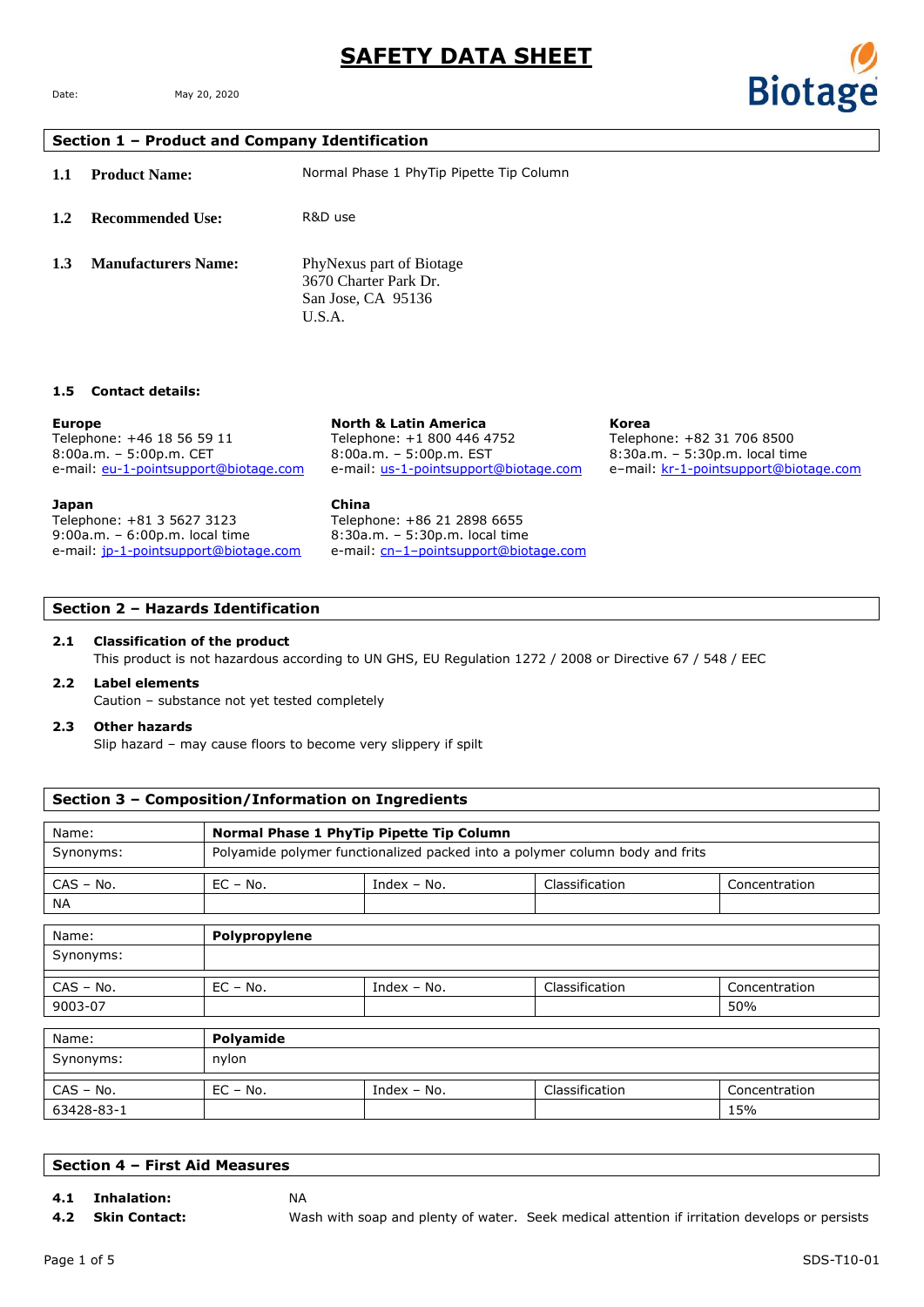**4.3 Eye Contact:** Wash thoroughly with plenty of water for at least 15 minutes, separating the eyelids with the fingers. If redness or discomfort persist seek medical attention **4.4 Ingestion:** Wash out mouth with copious amounts of water if person is conscious. Never give anything by mouth to an unconscious person. Seek medical attention

# **Section 5 – Fire-Fighting Measures**

# **5.1 Suitable Extinguishing Media**

Use alcohol – resistant foam or dry chemical extinguishers

**5.2 Unusual Fire Hazards and Explosion Hazards** Will produce black, acrid smoke if burned. May release toxic, corrosive, and / or flammable / explosive vapours in a fire

#### **5.3 Special protective equipment for Fire Fighters**

Wear self contained breathing apparatus for fire fighting if necessary

#### **Section 6 – Accidental Release Measures**

#### **6.1 Personal precautions**

Ventilate the area thoroughly and shut off sources of ignition. Use protective equipment as described in Section 8. Avoid raising dust. Avoid breathing dust, vapours, mist or gas

#### **6.2 Environmental Precautions**

Do not let product enter drains

#### **6.3 Methods and materials for containment and cleaning up**

Pick up and arrange disposal without creating dust. Sweep up and shovel. Keep in suitable, closed containers for disposal. Caution: Slip Hazard. Floor may be slippery even when dry due to spherical beads.

### **Section 7 – Handling and Storage**

#### **7.1 Precautions for safe handling**

Provide appropriate exhaust ventilation. Normal measures for preventive fire protection. Properly designed equipment must be used if the material is to be used in conjunction with strong oxidising agents to prevent a rapid build up of pressure and possible explosion. Avoid ingestion and inhalation.

#### **7.2 Conditions for safe storage**

Keep in a dry and well – ventilated place. Store at4 degrees C, out of direct sunlight

### **Section 8 – Exposure Controls / Personal Protection**

Contains no substances with occupational exposure limit values

#### **8.1 Personal protective equipment**

#### **Respiratory protection**

Respiratory protection is not required. For nuisance exposures use type P95 (US) or type P1 (EU EN 143) dust masks. Use respirators and components tested and approved under appropriate government standards such as NIOSH (US) or CEN (EU)

#### **Hand protection**

Handle with gloves. The selected protective gloves have to satisfy the specifications of EU Directive 89 / 686 / EEC and the standard EN 374 derived from it. Gloves must be inspected prior to use. Use proper glove removal technique (without touching the outer surface of the glove) to avoid skin contact with product. Dispose of gloves after use in accordance with applicable regulations and good laboratory practice. Wash and dry hands

#### **Eye protection**

Safety glasses with side – shields conforming to EN 166. Use equipment for eye protection tested and approved under appropriate government standards such as NIOSH (US) or EN 166 (EU)

#### **Skin and body protection**

Choose body protection in relation to its type, the concentration and the amount of dangerous substances, and to the specific workplace

#### **Hygiene measures**

Handle in accordance with good laboratory hygiene and safe practice. Wash hands before breaks and at the end of the workday

### **Section 9 – Physical and Chemical Properties**

**9.1 Appearance**

Colour clear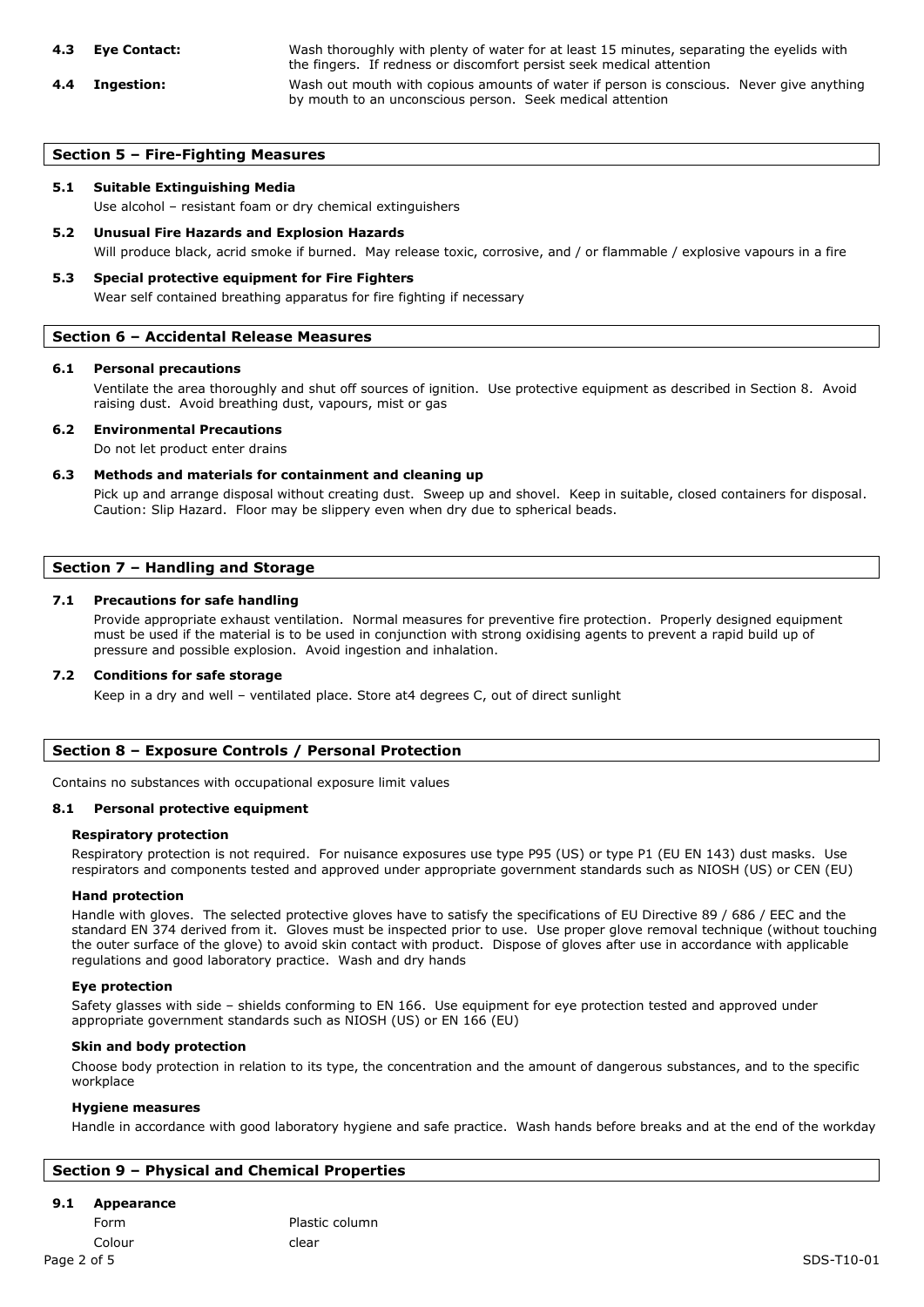#### **9.2 Safety data**

| рH                    | No data available          |
|-----------------------|----------------------------|
| Melting point         | Degrades before melting    |
| Boiling point         | Does not boil              |
| Flash point           | No data available          |
| Ignition temperature  | No data available          |
| Lower explosion limit | No data available          |
| Upper explosion limit | No data available          |
| Water solubility      | Does not dissolve in water |
|                       |                            |

# **Section 10 – Stability and Reactivity**

### **10.1 Chemical stability**

Stable under recommended storage conditions

- **10.2 Conditions to avoid** Avoid temperatures above 200°C
- **10.3 Materials to avoid** Strong oxidising agents, concentrated mineral acids

# **10.4 Hazardous decomposition products** Hazardous decomposition products formed under fire conditions – monomers, carbon dioxide and / or carbon monoxide

# **Section 11 – Toxicological Information**

To the best of our knowledge, the toxicological properties of this material have not been fully investigated

# **(a) Acute toxicity** No data available **(b) Skin corrosion / irritation** No data available **(c) Serious eye damage / eye irritation** No data available **(d) Respiratory or skin sensitisation** No data available **(e) Germ cell mutagenicity** No data available **(f) Carcinogenicity** No data available **(g) Reproductive toxicity** No data available **(h) Specific target organ toxicity – single exposure** No data available **(i) Specific target organ toxicity – repeated exposure** No data available **(j) Aspiration hazard** No data available **(k) Potential health effects Inhalation Ingestion** May be harmful if swallowed. Solid choking hazard. May cause irritation of the digestive tract **Skin** May cause skin irritation **Eyes** May cause eye irritation

# **Section 12 – Ecological Information**

The eco – toxicological properties of this material have not been fully investigated

# **12.1 Toxicity**

No data available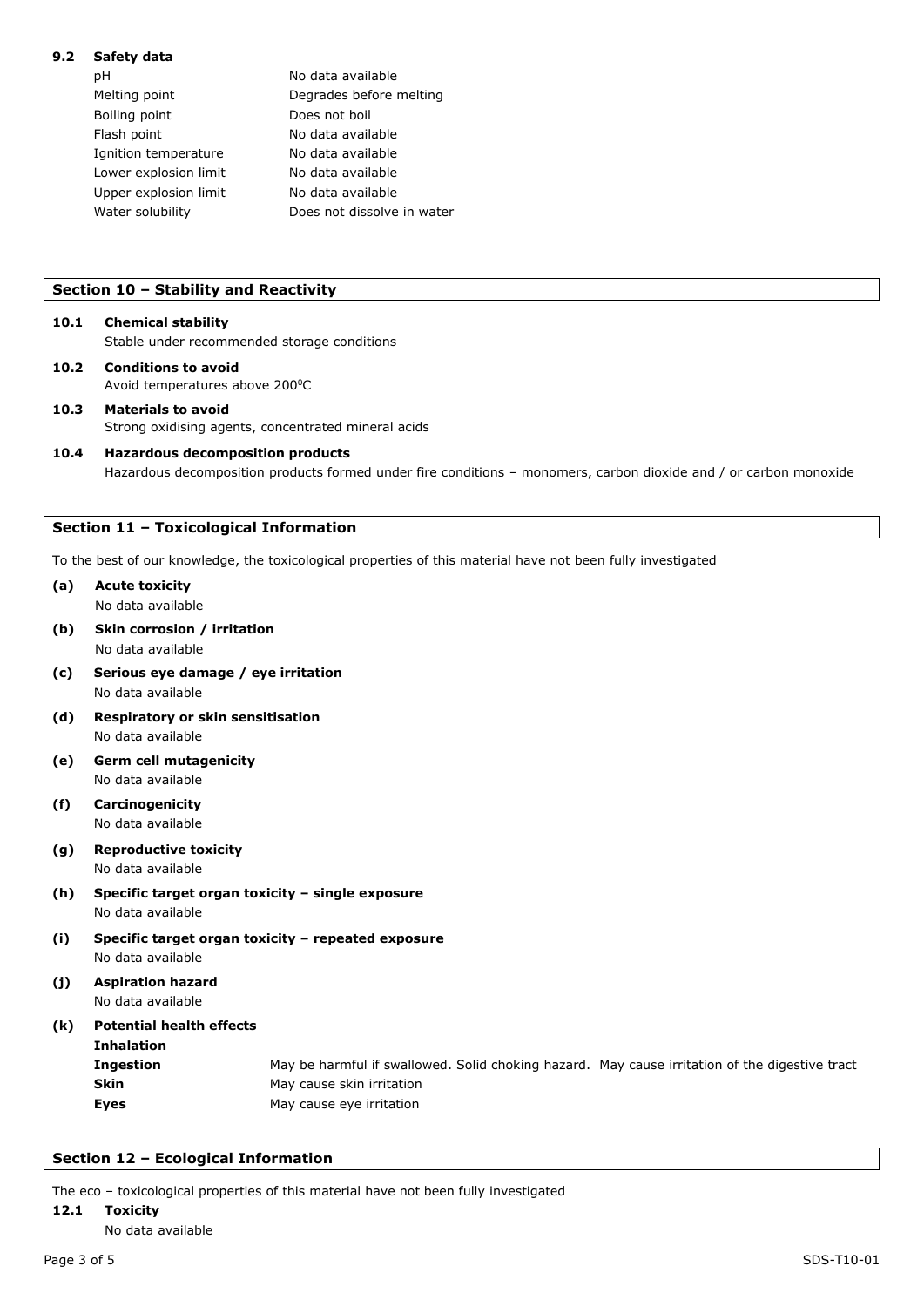## **12.2 Persistence and degradability**

No data available

- **12.3 Bio – accumulative potential** No data available
- **12.4 Mobility in soil**
	- No data available
- **12.5 PBT and vPvB assessment** No data available
- **12.6 Other adverse effects**

No data available

#### **Section 13 – Disposal Considerations**

#### **13.1 Product**

Non-toxic polymer waste and may be disposed with normal waste procedures: however, may contain regulated waste after consumer use. In that case, contact a licensed professional waste disposal service to dispose of this material. Dissolve or mix the material with a combustible solvent and burn in a chemical incinerator equipped with an afterburner and scrubber

#### **13.2 Contaminated packaging**

Dispose of as unused product

#### **Section 14 – Transport Information**

Not classified as dangerous goods by ADR / RID, IMDG, or IATA

#### **Section 15 – Regulatory Information**

#### **15.1 Safety, health and environmental regulations / legislation specific for the substance or mixture**

This safety data sheet complies with the requirements of Regulation (EU) 2015/830

| <b>International Chemical Weapons</b><br>Convention (CWC) Schedules of Toxic<br>Chemicals and Precursors:                               | Neither banned nor restricted                                                                                                                                                                                            |
|-----------------------------------------------------------------------------------------------------------------------------------------|--------------------------------------------------------------------------------------------------------------------------------------------------------------------------------------------------------------------------|
| Restrictions on the marketing and use<br>of certain dangerous substances and<br>preparations:                                           | Neither banned nor restricted                                                                                                                                                                                            |
| Regulation (EC) No 649/2012 of the<br>European Parliament and the Council<br>concerning the export and import of<br>dangerous chemicals | Neither banned nor restricted                                                                                                                                                                                            |
| Candidate List of Substances of Very<br>High Concern for Authorization                                                                  | Neither banned nor restricted                                                                                                                                                                                            |
| US (TSCA)                                                                                                                               | Note: polymers and liquids meeting the definition on 40 CFR 723.250 of the<br>Toxic Substance Control Act (TSCA) is exempt from the notification requirements<br>of the Act. This material falls within this definition. |